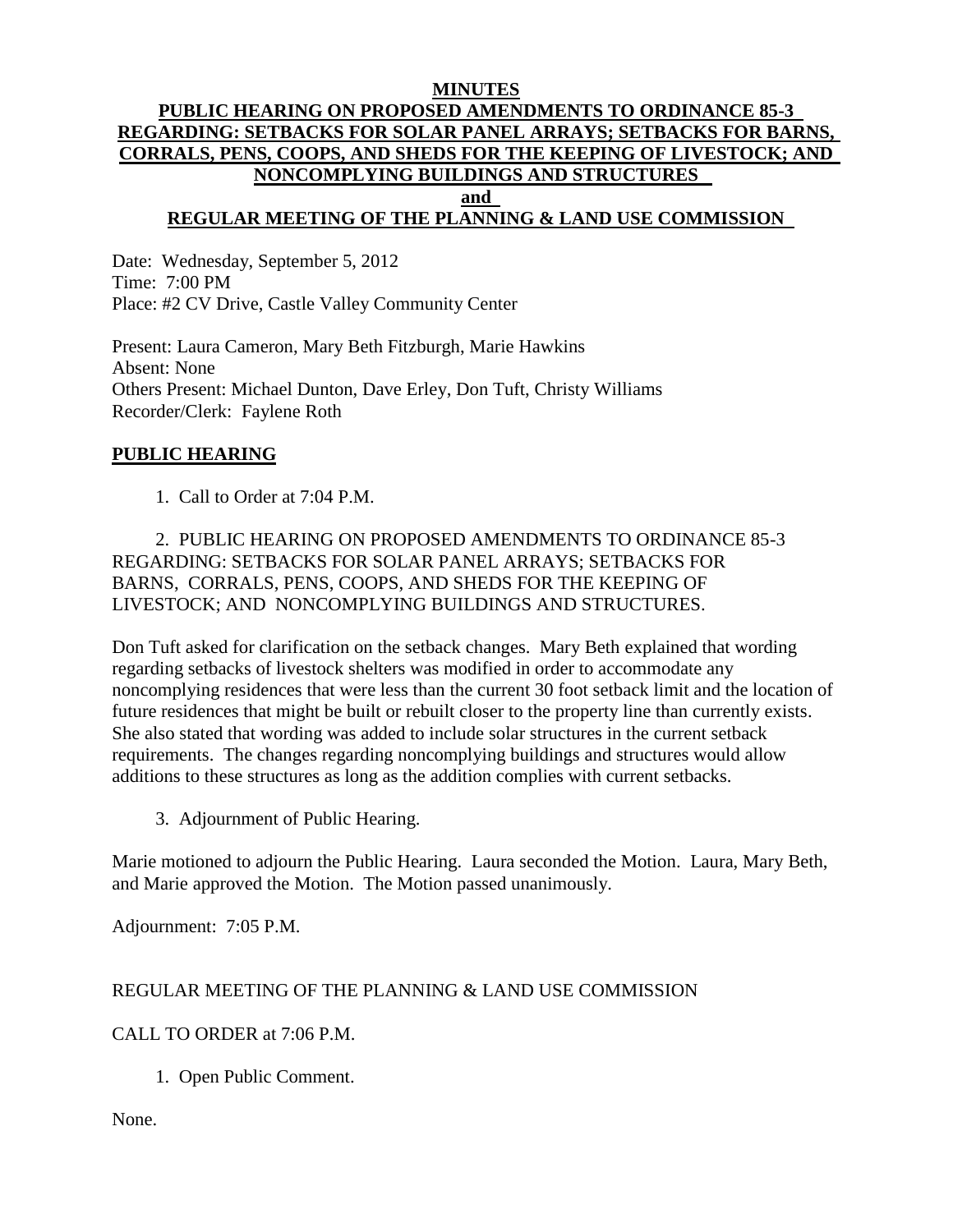## APPROVAL OF MINUTES

2. Regular Meeting August 1, 2012.

On page 3, first paragraph, the word "approved" was changed to "reviewed" and the phrase "PLUC and" on line 3 was deleted. On page 4 the word "minimal" was changed to "minimize."

Marie motioned to approve the Minutes of August 1, 2012, as amended. Laura seconded the Motion. Laura, Mary Beth, and Marie approved the Motion. The Motion passed unanimously.

## REPORTS

3. Town Council Meeting – Chair.

Mary Beth will present comments from the Town Council Meeting regarding the General Plan Survey during discussion of the related Agenda item.

4. Building Permit Agent

Faylene reported that no permits were issued during the month of August 2012.

5. Procedural Matters.

Mary Beth asked that documents related to Agenda items and permit approval be submitted by the Monday prior to the PLUC Meeting. She also asked that the Building Permit Agent review related documents and building plans before the Meeting.

Laura iterated the importance of filling the vacant positions on the PLUC. She noted that a quorum cannot be met if even one of the current three members is unable to attend a Meeting. She asked Mayor Erley to take this request to the Town Council and ask for their concerted effort to recruit additional members.

#### NEW BUSINESS

6. Discussion and possible action re: amendment to Ordinance 85-3.

Mary Beth reviewed the following amendments to Ordinance 85-3:

Page 1 - the date is changed to show the date of this Draft which will change again to reflect the date of approval by the Town Council.

Page 2 - Section 6.3 was added.

Page  $17 -$  In Section 4.2. F the word "to" is changed to "and" to accommodate location of future residences.

Pages 23/24 – the same change as above.

Page 30 – In Section 5.2.A and 5.2.B add "solar panel arrays and other alternative energy structures and buildings" to the setback requirements.

Page 31 – In Section 5.2.C change "or" to "and." Changes in Section 5.3.I clarifies the restrictions to additions that are over 25 feet in height.

Page 33 – Section 6.3 added to allow existing noncomplying structures to be moved, enlarged, or altered as long as the changes meet current regulations.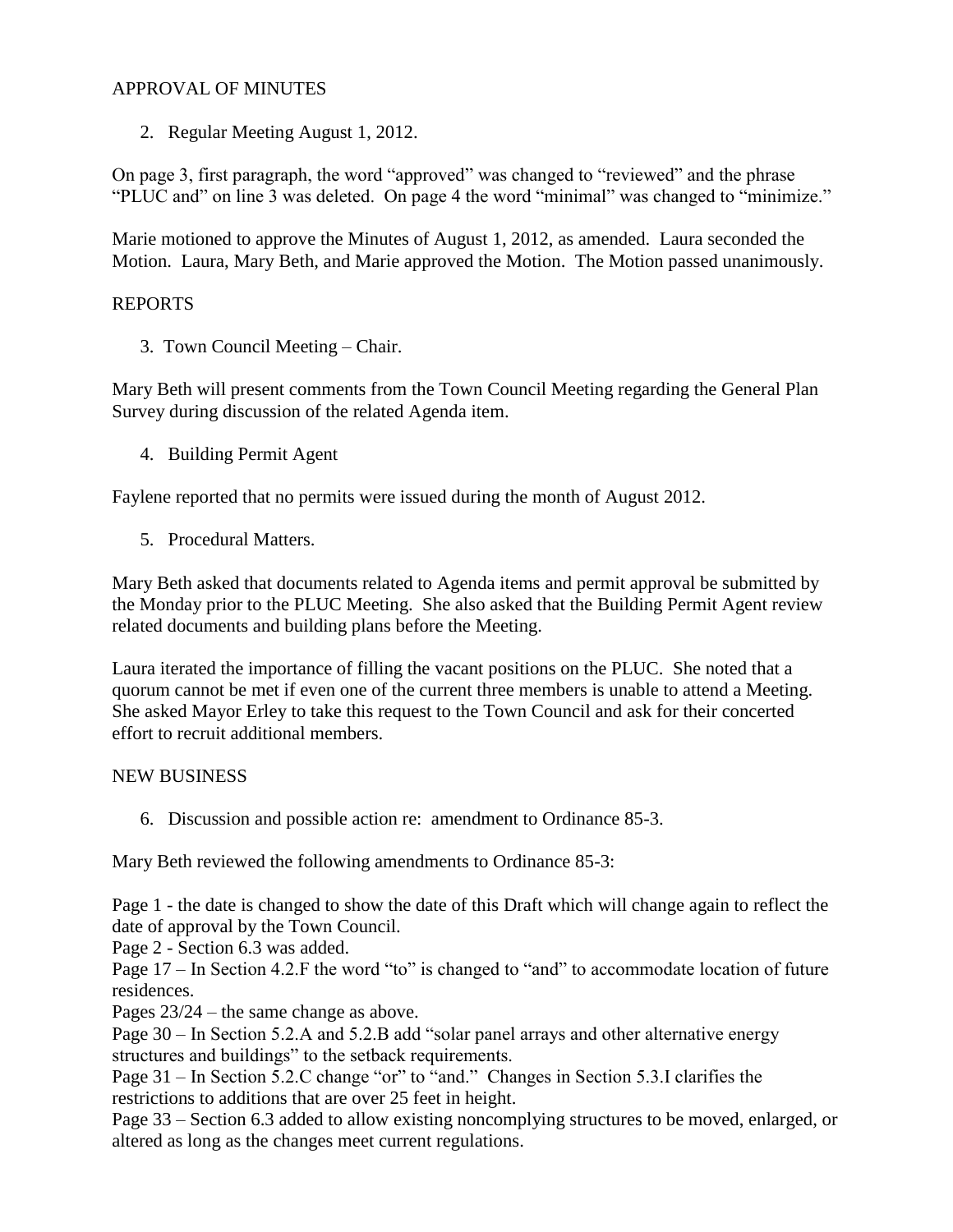Additional changes in Ordinance 85-3 adjust section numbers after the addition of Section 6.3 and remove page headings that no longer apply.

Laura motioned to approve the Draft Amendment to Ordinance 85-3 with changes made on September 5, 2012. Marie seconded the Motion. Laura, Mary Beth, and Marie approved the Motion. The Motion passed unanimously.

Mary Beth said that the Draft Amendment as approved will be forwarded to the Town Council for their approval. Mayor Erley asked that the PLUC notify Ali to place this item on the Town Council Agenda.

7. Discussion and possible action re: application for a nonroutine conditional use permit by Michael Dunton for Lot 413.

Mary Beth read a letter from Dave Silverman in support of Dunton's application and a letter from Erich and Jeanette Alexander expressing concerns about the appropriateness of this business in a residential area, the need for noise mitigation, the size and appearance of the shop and its effect on property values, and the need for safety follow-ups and inspections. The Alexanders' letter indicated possible support for the application if their concerns about noise and building appearance were addressed. Mary Beth noted that Dunton had been undertaking such activities since 1996 without complaints from any neighbors.

After discussion with Dunton about expressed concerns, PLUC Members proposed to approve the application with the condition that Dunton adhere to all conditions in Ordinance 85-3 with special attention to Sections 4.8.2(13) and 4.8.2(14) which address noise mitigation and fire-safe practices including appropriate fire-suppression equipment. Specific conditions require that noise-producing activity that may cross property lines and disturb neighbors be performed indoors with doors and windows closed whenever possible and be conducted between the hours of 7:00 A.M. and 7:00 P.M. and that insulation materials be used in construction of the studio to contain the impact of noise upon neighbors. In addition, the studio shall have a non-reflective exterior finish that is similar in color to the surrounding soil and vegetation. Dunton indicated that he also plans to use natural vegetation to mitigate noise level.

PLUC Members asked that the Alexanders be notified of the approval conditions before the next Town Council Meeting when the TC reviews the conditional use permit application. Faylene will notify them.

Marie motioned to approve the conditional use application with mitigations and send it to the Town Council for approval. Laura seconded the Motion. Laura, Mary Beth, and Marie approved the Motion. The Motion passed unanimously.

Mayor Erley asked that the Town Clerk be notified of the PLUC decision so that it is placed on the Agenda of the next TC Meeting. Mary Beth informed Dunton that he should attend the next TC Meeting which is scheduled for September 19, 2012.

8. Discussion and possible action re: building permit application for addition to a noncomplying structure on Lot 102.

PLUC Members reviewed preliminary plans submitted by Don Tuft, contractor for Robert and Kathy Schrank, owners of Lot 102. The plans show that the setbacks for the addition—a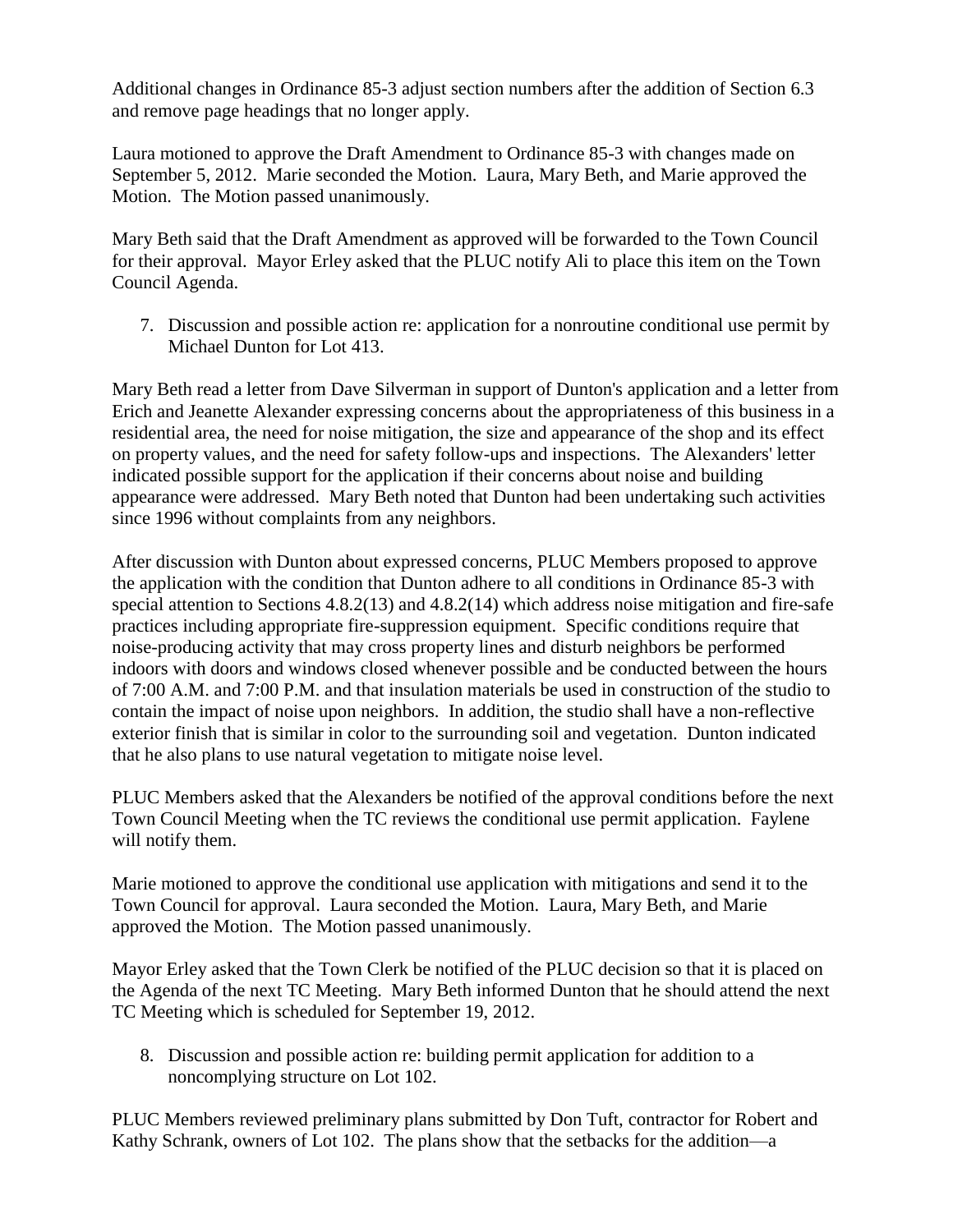distance of 36 feet on the near property line and 35 feet on the back property line--comply with current setback requirements of 30 feet. A review of combined square footage of current and proposed construction on the lot, provided by the Building Permit Agent, revealed the current square footage and height requirements are met. Mary Beth reminded Tuft that the remodeled building could not be designated as a guest house and required the property owners to sign the Town form acknowledging that only one-dwelling per lot is allowed.

Laura motioned to approve this building permit application for an addition to a noncomplying structure on Lot 102. Marie seconded the Motion. Laura, Mary Beth, and Marie approved the Motion. The Motion passed unanimously.

Mary Beth informed Tuft that the PLUC's recommendation for approval will be made to the Town Council at its next Meeting on September 19, 2012. She advised him to attend. Tuft noted that he may be unable to attend. Mayor Erley suggested that Tuft send a letter of explanation to the TC in advance if he is unable to attend and offer to answer questions before the TC Meeting.

## UNFINISHED BUSINESS

9. Discussion and possible action re: General Plan Review (tabled).

PLUC Members added two questions: one regarding support for playground equipment on the Town lot and one regarding what kind of premises occupations and associated activities were appropriate for the Town. A modification was made to question F1 about support for regulations for alternative energy structures to clarify its meaning. In G2 the capitalization of the word "Residents" was removed.

Faylene reported that Canyonlands Copy Center quoted a cost of 10 cents per sheet to copy the Survey and septic information sheet. Postage for mailing the survey was quoted by the U.S. Postal Service at 45 cents per envelope. Return envelopes in each mailing will also bear a 45 cent stamp.

Marie motioned to approve the final draft as amended for mailing. Laura seconded the Motion. Laura, Mary Beth, and Marie approved the Motion. The Motion passed unanimously.

Laura motioned to retable Item 9. Marie seconded the Motion. Laura, Mary Beth, and Marie approved the Motion. The Motion passed unanimously.

10. Discussion and possible action re: regulations for solar panels, windmills, and other alternative energy structures (tabled).

Left tabled.

11. Discussion and possible action re: reviewing and amending Ordinance 96-1: Watershed Protection Ordinance (tabled).

## Left tabled.

12. Closed Meeting (if needed).